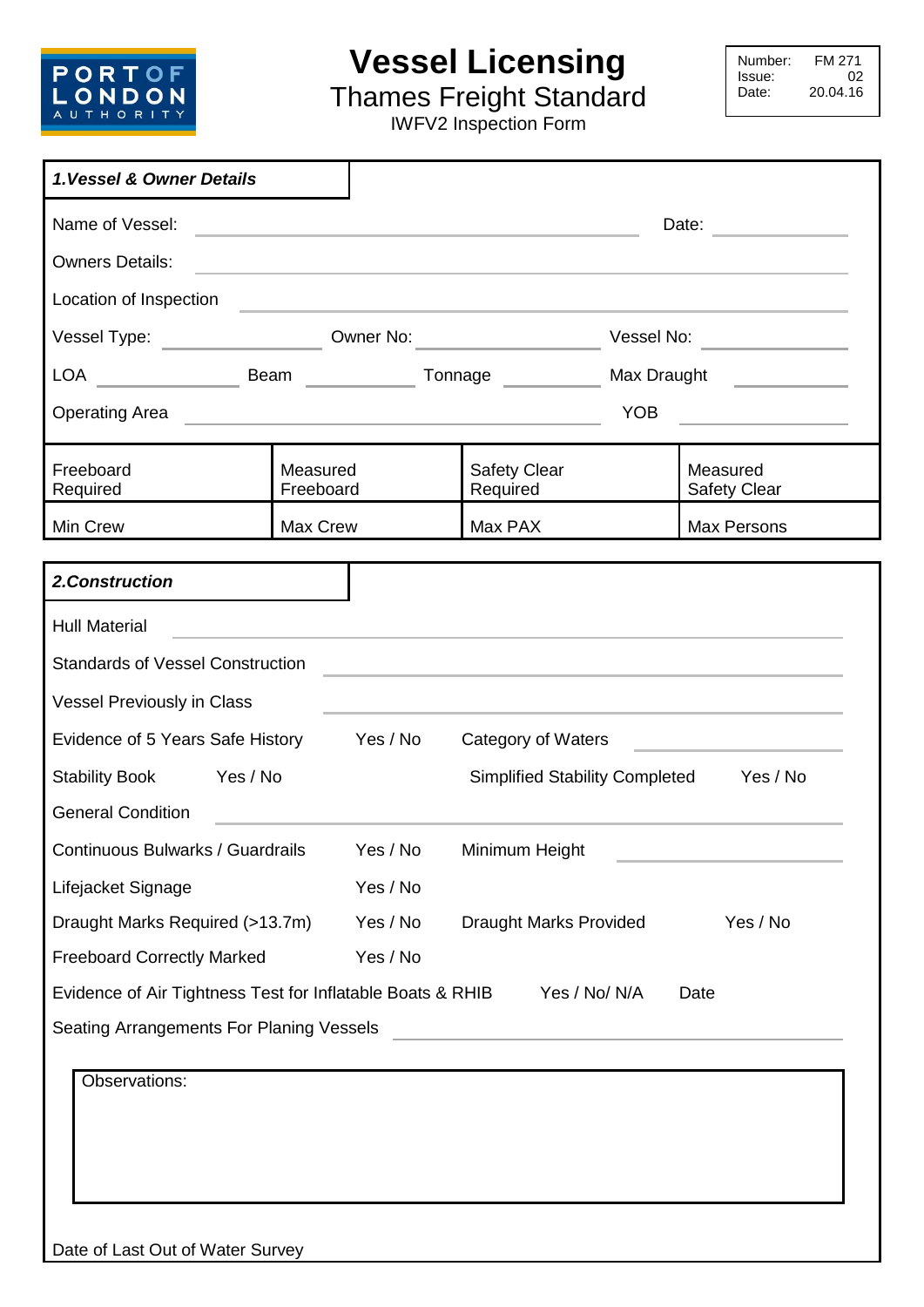| 3. Weathertight Integrity                                                                                       |        |                                     |                                                                                                                                                                                                                                                                    |
|-----------------------------------------------------------------------------------------------------------------|--------|-------------------------------------|--------------------------------------------------------------------------------------------------------------------------------------------------------------------------------------------------------------------------------------------------------------------|
| <b>Collision Bulkhead</b>                                                                                       |        |                                     | Aft Bulkhead                                                                                                                                                                                                                                                       |
| <b>Openings in Weatherdeck</b>                                                                                  |        | <b>Requires</b><br><b>Attention</b> |                                                                                                                                                                                                                                                                    |
| Recesses                                                                                                        |        | Yes / No                            |                                                                                                                                                                                                                                                                    |
| Hatches                                                                                                         |        | Yes / No                            |                                                                                                                                                                                                                                                                    |
| Doorways                                                                                                        | $\Box$ | Yes / No                            |                                                                                                                                                                                                                                                                    |
| <b>Skylights</b>                                                                                                |        | Yes / No                            |                                                                                                                                                                                                                                                                    |
| Portlights / Windows                                                                                            |        | Yes / No                            |                                                                                                                                                                                                                                                                    |
| Ventilators                                                                                                     |        | Yes / No                            |                                                                                                                                                                                                                                                                    |
| <b>Exhausts</b>                                                                                                 |        | Yes / No                            |                                                                                                                                                                                                                                                                    |
| Number of Water Freeing Arrangements                                                                            |        |                                     | Total Area cm <sup>2</sup><br>Tank Sounding Method <b>Contract Contract Contract Contract Contract Contract Contract Contract Contract Contract Contract Contract Contract Contract Contract Contract Contract Contract Contract Contract Contract Contract Co</b> |
| 4. Machinery                                                                                                    |        |                                     |                                                                                                                                                                                                                                                                    |
| Main Engine Make                                                                                                |        | Type                                | Power                                                                                                                                                                                                                                                              |
| <b>Coolant Temperature Gauge</b>                                                                                |        |                                     | Lube Oil Gauge $\Box$                                                                                                                                                                                                                                              |
|                                                                                                                 |        |                                     | Main Engine Stop at Helm Position Yes / No Main Engine Stop in Engineroom Yes / No                                                                                                                                                                                 |
| Kill Cord (if appropriate) Yes / No / N/A Condition                                                             |        |                                     | <u> Alexandria de la construcción de la construcción de la construcción de la construcción de la construcción de l</u>                                                                                                                                             |
| Means of Ventilation to Machinery Space                                                                         |        |                                     | <u> 1980 - Antonio Alemania, politikar politikar (h. 1980)</u>                                                                                                                                                                                                     |
| Location of Ventilation Isolators                                                                               |        |                                     | the control of the control of the control of the control of the control of the control of the control of the control of the control of the control of the control of the control of the control of the control of the control                                      |
| Fire Flaps                                                                                                      |        | Skylights $\Box$                    | Securing Mechanisms <b>F</b>                                                                                                                                                                                                                                       |
| <b>Bulkhead Penetrations</b>                                                                                    |        |                                     | <u> 1989 - Johann John Stone, markin film yn y brenin y brenin y brenin y brenin y brenin y brenin y brenin y br</u>                                                                                                                                               |
| <b>Location of Fuel Tanks</b>                                                                                   |        |                                     | Capacity<br><u> 1990 - Johann Barbara, martxa a</u>                                                                                                                                                                                                                |
| Location/ Type of Emergency Fuel Shut Off [Call Content Content Content Content Content Content Content Content |        |                                     | Marked                                                                                                                                                                                                                                                             |
| Method of Sounding Fuel Tanks                                                                                   |        |                                     | the contract of the contract of the contract of the contract of the contract of                                                                                                                                                                                    |
| Pipework ISO 7840                                                                                               |        |                                     |                                                                                                                                                                                                                                                                    |
| <b>Location of Tank Vents</b>                                                                                   |        |                                     | Protected<br>Yes / No                                                                                                                                                                                                                                              |
| Waste Oil Storage                                                                                               |        |                                     | <u> 1980 - Johann John Stein, marwolaethau (b. 1980)</u>                                                                                                                                                                                                           |
| <b>Bonding of Metal Fixings</b>                                                                                 |        |                                     | the control of the control of the control of the control of the control of the control of the control of the control of the control of the control of the control of the control of the control of the control of the control                                      |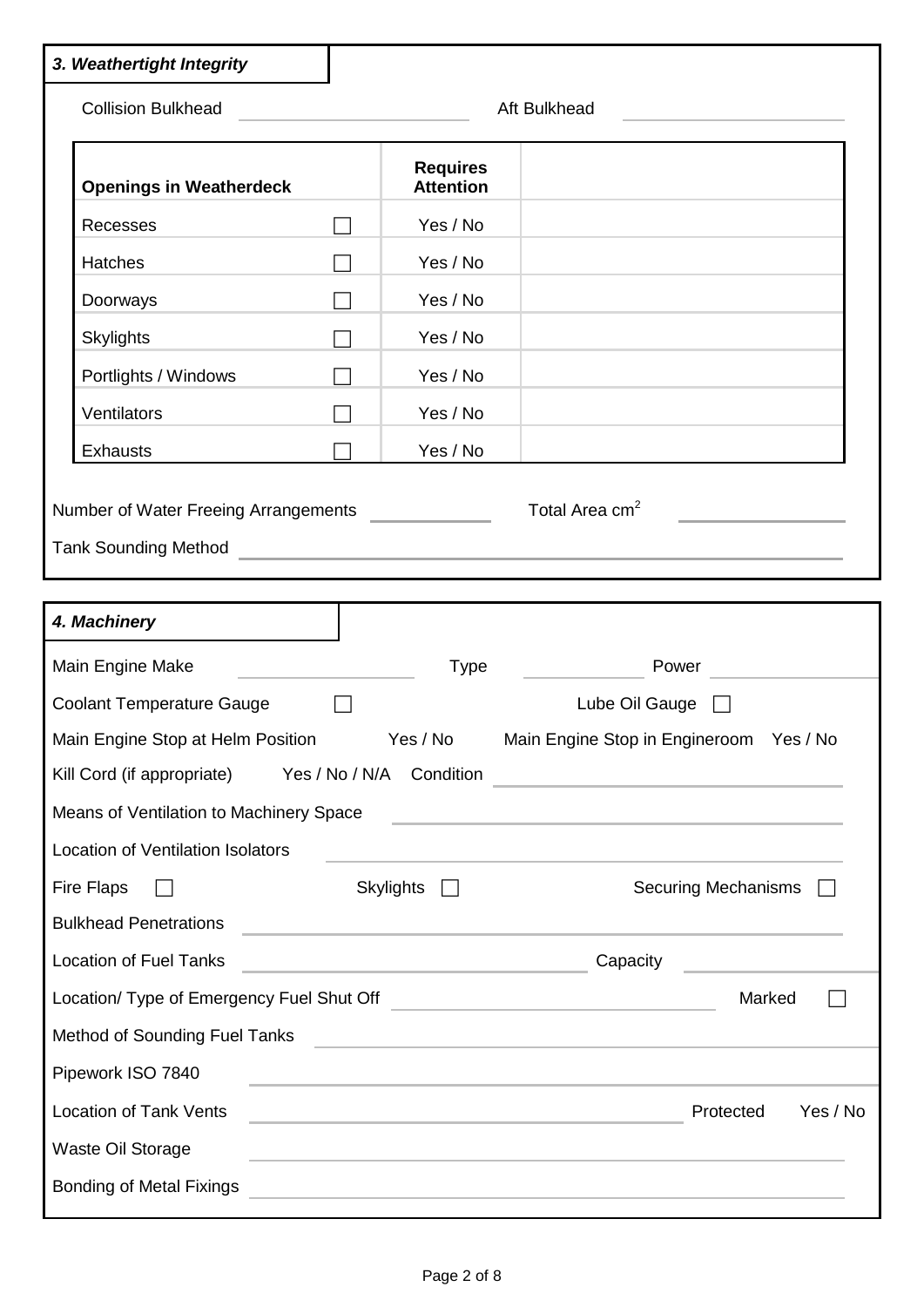| <b>6. Bilging Arrangements</b>                                                                                                                                                                                                       |  |                                                                                                                                                                                                                               |                                  |          |
|--------------------------------------------------------------------------------------------------------------------------------------------------------------------------------------------------------------------------------------|--|-------------------------------------------------------------------------------------------------------------------------------------------------------------------------------------------------------------------------------|----------------------------------|----------|
| <b>Condition of Bilges</b>                                                                                                                                                                                                           |  |                                                                                                                                                                                                                               |                                  |          |
| Means of Waste Oil Containment and Disposal:                                                                                                                                                                                         |  |                                                                                                                                                                                                                               |                                  |          |
|                                                                                                                                                                                                                                      |  |                                                                                                                                                                                                                               | Satisfactory                     | Yes / No |
| <b>Bilge Pump Types</b>                                                                                                                                                                                                              |  | the control of the control of the control of the control of the control of                                                                                                                                                    |                                  |          |
| <b>Pollution Control Equipment</b>                                                                                                                                                                                                   |  | <u> 1989 - Johann Barn, amerikansk politiker (d. 1989)</u>                                                                                                                                                                    |                                  |          |
| 7. Steering                                                                                                                                                                                                                          |  |                                                                                                                                                                                                                               |                                  |          |
| <b>Steering Gear Type</b>                                                                                                                                                                                                            |  |                                                                                                                                                                                                                               |                                  |          |
| Modes of Steering                                                                                                                                                                                                                    |  | <u> 1989 - Johann Harry Harry Harry Harry Harry Harry Harry Harry Harry Harry Harry Harry Harry Harry Harry Harry</u>                                                                                                         |                                  |          |
| Clear Instructions For Multiple Steering Modes _________________________________                                                                                                                                                     |  |                                                                                                                                                                                                                               |                                  |          |
| Emergency Arrangements in the Event of Failure <b>Construction and Construction</b> and the Event of Failure <b>Construction</b>                                                                                                     |  |                                                                                                                                                                                                                               |                                  |          |
| Tiller / Ram Assembly                                                                                                                                                                                                                |  | the control of the control of the control of the control of the control of the control of the control of the control of the control of the control of the control of the control of the control of the control of the control |                                  |          |
| 8. Electrical                                                                                                                                                                                                                        |  | Existing Vessel □                                                                                                                                                                                                             | New Build                        |          |
| Compliance With EC Directive 2006/87/EC $\Box$                                                                                                                                                                                       |  |                                                                                                                                                                                                                               | <b>Class Documents Available</b> |          |
| Electrical Installation Test Certificate <b>Community of the Community of the Community of the Community of the Community of the Community of the Community of the Community of the Community of the Community of the Community </b> |  |                                                                                                                                                                                                                               |                                  |          |
| <b>General Wiring Condition</b>                                                                                                                                                                                                      |  | <u> 1989 - Johann Stein, mars an deutscher Stein und der Stein und der Stein und der Stein und der Stein und der</u>                                                                                                          |                                  |          |
| <b>Access to Circuit Breakers</b>                                                                                                                                                                                                    |  |                                                                                                                                                                                                                               |                                  |          |
| <b>Number of Batteries</b><br><b>Type</b>                                                                                                                                                                                            |  | Secured                                                                                                                                                                                                                       | Marked                           | Isolator |
| <b>Live Terminals Protected</b><br>Yes / No<br><b>Battery Ventilation Type</b>                                                                                                                                                       |  | <u> 1989 - Johann Stein, markin sanat masjid ayyında bir alan sanat masjid ayyında bir alan sanat masjid ayyında</u>                                                                                                          | <b>Evidence of Corrosion</b>     | Yes / No |
| Location of Ventilation Isolator<br><u> 1989 - Johann Stein, markin sanat masjid ayyında bir alan sanat masjid ayyında bir alan sanat masjid ayyında</u>                                                                             |  |                                                                                                                                                                                                                               |                                  |          |
| Shore Supply                                                                                                                                                                                                                         |  | <u> 1980 - Johann Stoff, fransk politik (d. 1980)</u>                                                                                                                                                                         |                                  |          |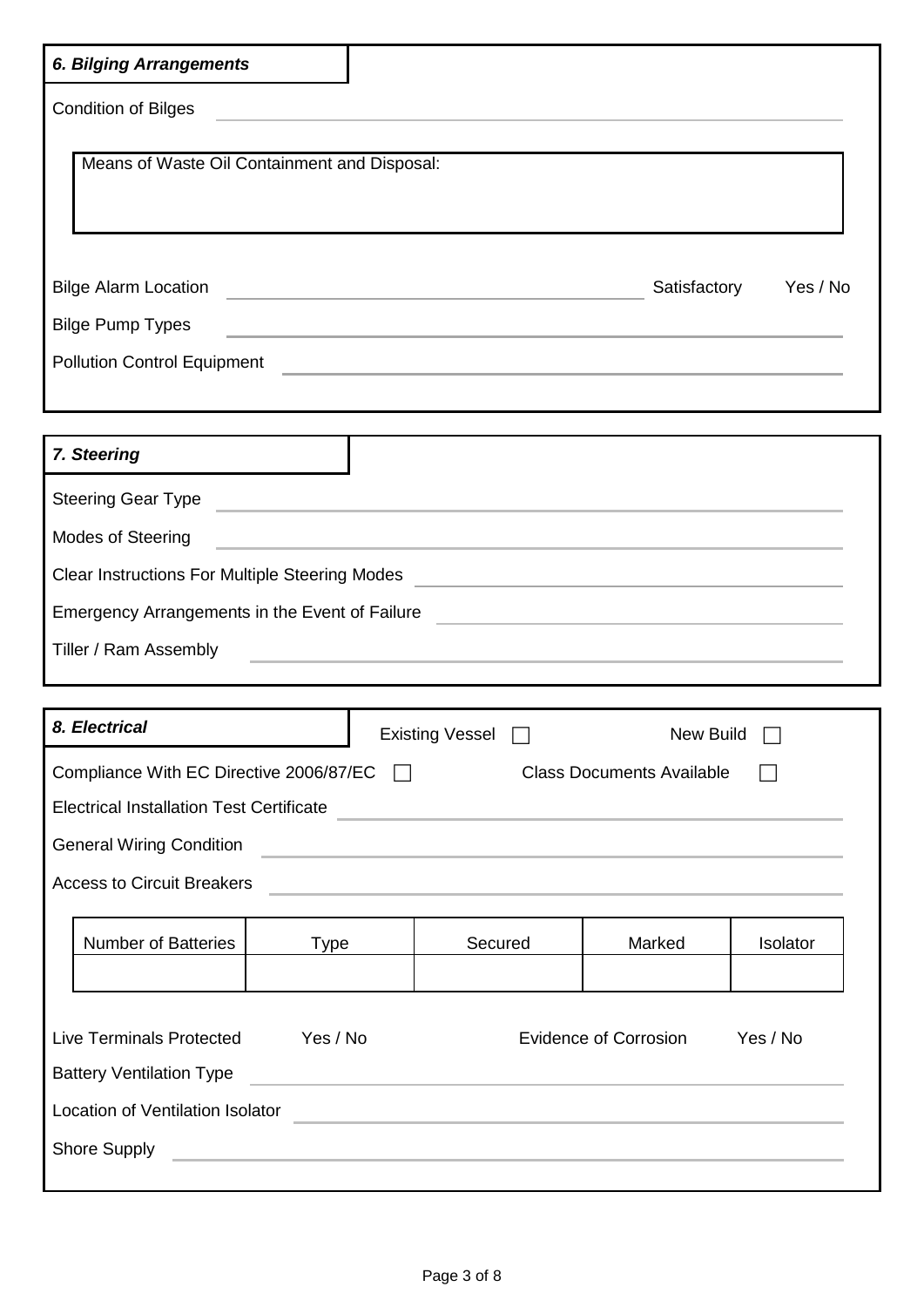| 9. Generators                                                                                                                        |                                                                                                                                                                                                                               |                                              |                                                             |  |
|--------------------------------------------------------------------------------------------------------------------------------------|-------------------------------------------------------------------------------------------------------------------------------------------------------------------------------------------------------------------------------|----------------------------------------------|-------------------------------------------------------------|--|
| <b>Electrical Installation Test Certificate</b>                                                                                      |                                                                                                                                                                                                                               |                                              |                                                             |  |
| <b>General Wiring Condition</b>                                                                                                      |                                                                                                                                                                                                                               |                                              |                                                             |  |
| <b>Access to Circuit Breakers</b>                                                                                                    |                                                                                                                                                                                                                               | <b>Electrically Bonded</b><br>$\mathbf{I}$   |                                                             |  |
| <b>Live Terminals Protected</b>                                                                                                      |                                                                                                                                                                                                                               | <b>Evidence of Corrosion</b><br>$\mathbf{I}$ |                                                             |  |
| <b>Exhaust System</b>                                                                                                                | the control of the control of the control of the control of the control of the control of the control of the control of the control of the control of the control of the control of the control of the control of the control |                                              |                                                             |  |
| Start / Stop Arrangements                                                                                                            |                                                                                                                                                                                                                               |                                              | <u> 1989 - Johann Stoff, amerikansk politiker (d. 1989)</u> |  |
|                                                                                                                                      |                                                                                                                                                                                                                               |                                              |                                                             |  |
| 10. Navigation Aids                                                                                                                  |                                                                                                                                                                                                                               |                                              |                                                             |  |
| <b>Navigation Lights</b>                                                                                                             |                                                                                                                                                                                                                               |                                              |                                                             |  |
| <b>NUC Lights</b>                                                                                                                    | <b>NUC Shapes</b>                                                                                                                                                                                                             |                                              | Compass Light                                               |  |
| Sound Signal                                                                                                                         | <b>AIS</b>                                                                                                                                                                                                                    | Yes / No /N/A                                | Radar Yes / No / N/A                                        |  |
| Compass Type<br><u> 1980 - John Harry Barn, mars and de Branch and de Branch and de Branch and de Branch and de Branch and de Br</u> |                                                                                                                                                                                                                               |                                              | <b>Deviation Card Date</b>                                  |  |
| <b>VHF Type</b><br>the control of the control of the control of the control of                                                       |                                                                                                                                                                                                                               |                                              | Radio Licence Yes / No                                      |  |
| Callsign<br><b>MMSI</b><br>the control of the control of the control of the control of                                               |                                                                                                                                                                                                                               |                                              |                                                             |  |
| <b>Wheelhouse Visibility</b>                                                                                                         |                                                                                                                                                                                                                               |                                              |                                                             |  |
| <b>Charts Onboard</b>                                                                                                                | <b>COP/NTM</b>                                                                                                                                                                                                                |                                              | <b>SMS Audit Date</b>                                       |  |
| Radar Reflector Yes / No / N/A                                                                                                       | Boat /Hook                                                                                                                                                                                                                    |                                              |                                                             |  |
|                                                                                                                                      |                                                                                                                                                                                                                               |                                              |                                                             |  |
| <b>11. Anchoring Arrangements</b>                                                                                                    |                                                                                                                                                                                                                               |                                              |                                                             |  |
| Anchor Type <b>Anchor Type</b>                                                                                                       | Number                                                                                                                                                                                                                        |                                              | Weight                                                      |  |
| Cable Type                                                                                                                           | Size and the state of the state of the state of the state of the state of the state of the state of the state                                                                                                                 | Length                                       | <b>Bitter End</b>                                           |  |
| Anchor Windlass Yes / No                                                                                                             |                                                                                                                                                                                                                               |                                              | Controls                                                    |  |
| Observations                                                                                                                         |                                                                                                                                                                                                                               |                                              |                                                             |  |
|                                                                                                                                      |                                                                                                                                                                                                                               |                                              |                                                             |  |
|                                                                                                                                      |                                                                                                                                                                                                                               |                                              |                                                             |  |
|                                                                                                                                      |                                                                                                                                                                                                                               |                                              |                                                             |  |
|                                                                                                                                      |                                                                                                                                                                                                                               |                                              |                                                             |  |
|                                                                                                                                      |                                                                                                                                                                                                                               |                                              |                                                             |  |
|                                                                                                                                      |                                                                                                                                                                                                                               |                                              |                                                             |  |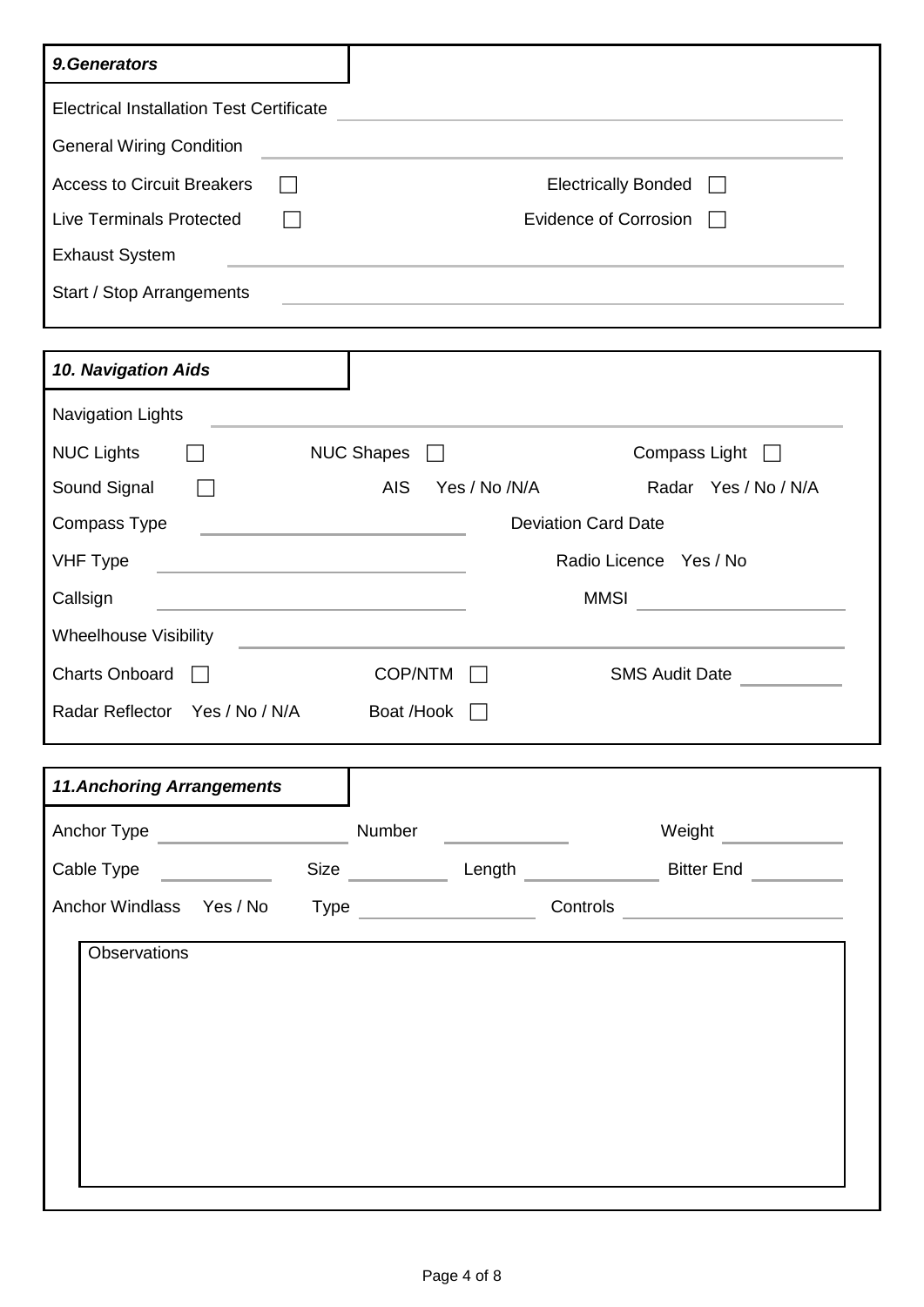*12.Life Saving Appliances* **Equipment Expiry Date** Hand Held Red Flares Orange Buoyant Smoke Floats SOLAS Approved Lifebuoys with Line Attached SOLAS Approved Lifebuoys with Automatic Light Attached Lifejackets Lifejacket Lights First Aid Kit Type Expiry Liferaft Serial No. \_\_\_\_\_\_\_\_\_\_\_\_\_\_\_\_\_\_\_\_\_\_\_\_Capacity \_\_\_\_\_\_\_\_Liferaft Service Due \_\_\_\_\_\_\_\_\_ Float Free **HRU Expiry Emergency Pack** 30m Heaving Line  $\Box$ Muster Station Escape Routes Marked Escape Routes Marked Escape Routes Marked E Man Overboard Arrangements Fire Pump Type No. Outlets No. & Type Hoses **Fire Extinguishers Location & No. Type / Rating Secured Signage**  $\Box$   $\Box$  $\Box$   $\Box$   $\Box$   $\Box$   $\Box$  $\Box$   $\Box$  $\Box$ **Engine Room / Cargo Pump Room Extinguishing Arrangements**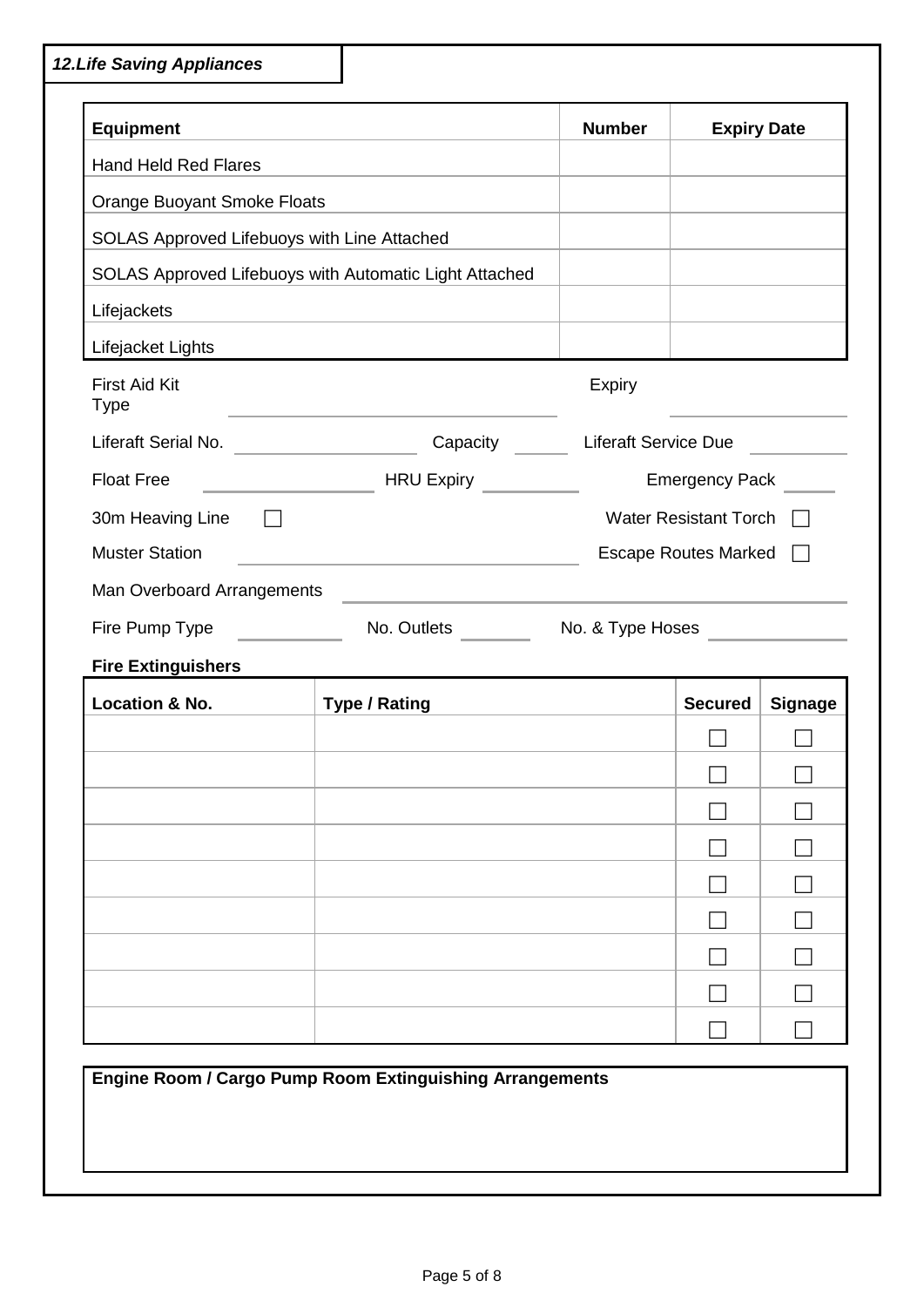| <b>13.Fire Risks</b>                                                                                                     |                                                                                                                       |                   |             |
|--------------------------------------------------------------------------------------------------------------------------|-----------------------------------------------------------------------------------------------------------------------|-------------------|-------------|
|                                                                                                                          |                                                                                                                       |                   |             |
| <b>Equipment</b>                                                                                                         | Location                                                                                                              | <b>Number</b>     | <b>Pass</b> |
| <b>Fire Detection</b>                                                                                                    |                                                                                                                       |                   |             |
| <b>Carbon Monoxide Detection</b>                                                                                         |                                                                                                                       |                   |             |
| <b>LPG Detection</b>                                                                                                     |                                                                                                                       |                   |             |
| <b>Fire Blanket</b>                                                                                                      |                                                                                                                       |                   |             |
| General Alarm >750Kw                                                                                                     | and the control of the control of the control of the control of the control of the control of the control of the      |                   |             |
| <b>Pressurised Cylinder Stowage</b>                                                                                      | <u> 1989 - Johann Stoff, amerikansk politiker (* 1908)</u>                                                            |                   |             |
| <b>Petrol Stowage</b>                                                                                                    |                                                                                                                       |                   |             |
| <b>Gas Installation Certificate</b><br>$\Box$                                                                            | Expiry (Valid for maximum of three years)                                                                             |                   |             |
|                                                                                                                          |                                                                                                                       |                   |             |
| <b>14. Welfare Facilities</b>                                                                                            |                                                                                                                       |                   |             |
| <b>Cooking Facilities</b>                                                                                                |                                                                                                                       |                   |             |
| Garbage Disposal Arrangements                                                                                            | <u> 1989 - John Stone, Amerikaansk politiker (* 1918)</u>                                                             |                   |             |
| Number of Toilets                                                                                                        | Number of Wash Basin                                                                                                  | Number of Showers |             |
| Sewage Holding Tank <b>Constant Construct Construct Constant Construct Construct Construct Construct Construct Const</b> | Potable Water                                                                                                         |                   |             |
| Number of Bunks                                                                                                          | <b>Lighting Arrangements</b>                                                                                          |                   |             |
| Escape Access From Accommodation                                                                                         |                                                                                                                       |                   |             |
|                                                                                                                          | <u> 1989 - Johann Harry Barn, mars ar breithinn ar breithinn an t-Alban ann an t-Alban ann an t-Alban ann an t-Al</u> |                   |             |
| <b>15. Tenders and Dinghies</b>                                                                                          |                                                                                                                       |                   |             |
|                                                                                                                          |                                                                                                                       |                   |             |
| Vessel Markings Yes / No                                                                                                 |                                                                                                                       | Design Category   |             |
| <b>Lifting Arrangement Test Date</b>                                                                                     | Air Tightness Test Date                                                                                               |                   |             |
| Engine                                                                                                                   |                                                                                                                       |                   |             |
|                                                                                                                          |                                                                                                                       |                   |             |
| 16. Crane / Lifting Device                                                                                               |                                                                                                                       |                   |             |
| the control of the control of the<br>Type                                                                                | SWL Test Certificate Sighted                                                                                          |                   |             |
| $\Box$<br>Outreach alarms                                                                                                | Load Radius Chart Available   Load Cell Device                                                                        |                   |             |
| Observations                                                                                                             |                                                                                                                       |                   |             |
|                                                                                                                          |                                                                                                                       |                   |             |
|                                                                                                                          |                                                                                                                       |                   |             |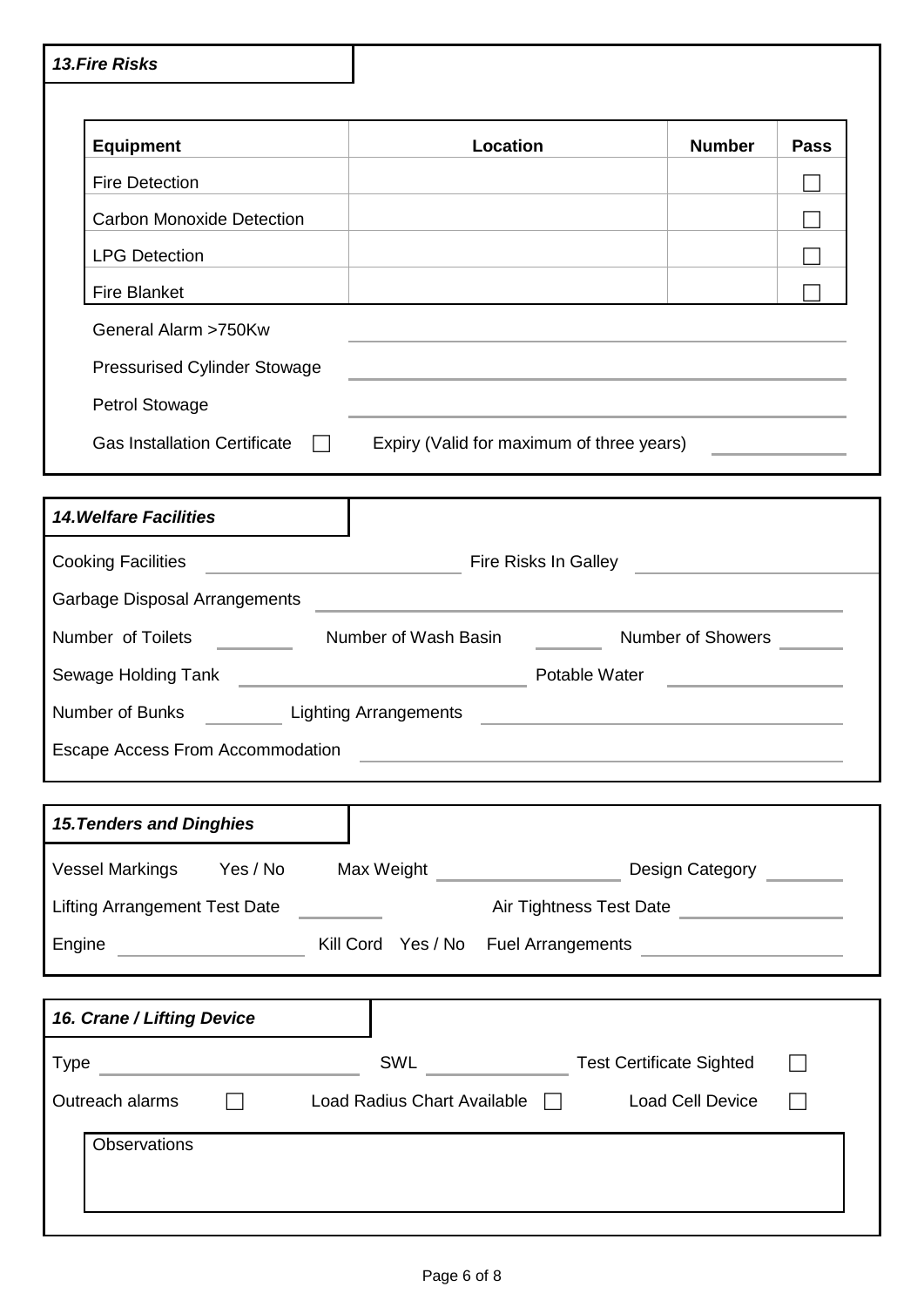| <b>17. Cargo Arrangements</b>                        |                              |
|------------------------------------------------------|------------------------------|
| Number of Subdivisions of Holds                      | Open Hatched Holds           |
| <b>Securing Arrangements</b>                         | Method of Load/Discharge     |
| <b>Number of Tanks</b>                               | <b>Manifold Arrangements</b> |
| Date of Last Hose Inspections                        |                              |
| Large Mobile Foam Device Provided at Cargo Manifolds |                              |
| Observations                                         |                              |
| 10 Touring Arrongomanto                              |                              |

| <b>Towing Arrangement</b>     |                      |                             |  |
|-------------------------------|----------------------|-----------------------------|--|
| <b>Towing Point Structure</b> |                      |                             |  |
| Helm Position Release □       | Local Release $\Box$ | <b>Hook Inspection Date</b> |  |
| <b>Girting Calculations</b>   |                      |                             |  |
| Length Between Perpendiculars |                      |                             |  |
| Length of Radial Arm          |                      |                             |  |
| Freeboard                     |                      |                             |  |
| Position of Hook / Post       |                      |                             |  |

The above vessel has been inspected inline with the Thames Freight Standards/ Inland Waters Small Passenger Boat Code<sup>1</sup> as required by the Authority, and has passed the Inspection without the requirements for remedial works to be undertaken.

The above vessel has been inspected inline with the Thames Freight Standards/ Inland Waters Small Passenger Boat Code<sup>2</sup> , as required by the Authority, and is granted a …………………………………. extension to the current licence whilst the remedial works detailed overleaf are completed to the satisfaction of the Marine Surveyor

The above vessel has been inspected and failed to meet the minimum requirements set out in the Thames Freight Standards/ Inland Waters Small Passenger Boat Code<sup>3</sup> and should be removed from service until the remedial items have been addressed.

Inspecting Officer:  $\qquad \qquad$  Date

 $\overline{a}$ 

<sup>1</sup> Delete as applicable